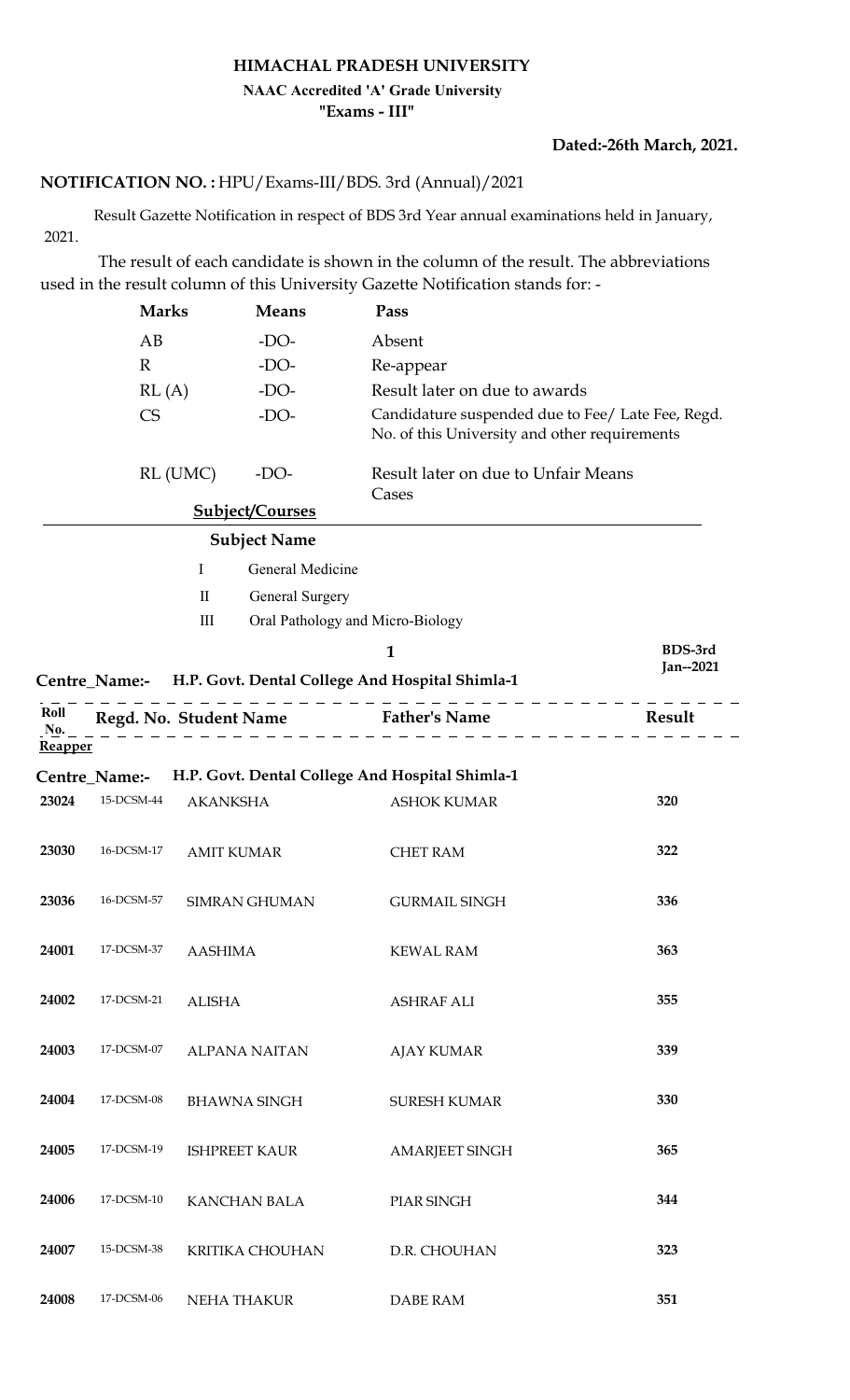**Centre\_Name:- H.P. Govt. Dental College And Hospital Shimla-1**

| Roll                  |               | Regd. No. Student Name Father's Name              |                       | Result |
|-----------------------|---------------|---------------------------------------------------|-----------------------|--------|
| No.<br><b>Regular</b> |               |                                                   |                       |        |
| 24009                 | 17-DCSM-03    | PARUL SHARMA                                      | <b>ANIL SHARMA</b>    | 351    |
| 24010                 | 15-KD-371     | <b>PRIYANKA</b>                                   | <b>SURINDER KUMAR</b> | 349    |
| 24012                 | 17-DCSM-42    | <b>SAMRIDHI</b>                                   | <b>ASHOK KUMAR</b>    | 363    |
| 24013                 | 17-DCSM-04    | SAKSHI KHAGTA                                     | RAJESHWAR KHAGTA      | 343    |
| 24014                 | 16-ST-276     | SHAGUN MAHAJAN                                    | NARENDER GUPTA        | 325    |
| 24015                 | 17-DCSM-18    | VAISHALI NARULA                                   | SANJEEV KUMAR NARULA  | 322    |
| 24017                 | 16-DCSM-27    | DIPANKSHA CHANDEL                                 | TILAK RAJ CHANDEL     | 349    |
| 24020                 | 16-DCSM-45    | <b>PRERNA</b>                                     | NARESH KUMAR          | 348    |
| 24022                 | 17-DCSM-29    | <b>AKSHITA</b>                                    | <b>KAMAL KISHOR</b>   | 328    |
| 24023                 | 17-DCSM-26    | MAMTA AGGARWAL                                    | SURYA KANT AGGARWAL   | 334    |
| 24026                 | 17-DCSM-46    | <b>REENA</b>                                      | <b>RAM PADAM NEGI</b> | 322    |
| 24027                 | 17-DCSM-20    | <b>RITIKA</b>                                     | NARESH KAPOOR         | 343    |
| 24028                 | 17-DCSM-05    | SMILEE CHOUDHARY                                  | SATISH CHOUDHARY      | 355    |
| 24029                 | 17-DCSM-27    | SNIGDHA WALIA                                     | <b>RAJIV WALIA</b>    | 336    |
| 24035                 | 17-DCSM-55    | SUHASINI RAINA                                    | PRAN NATH RAINA       | 340    |
|                       | Centre_Name:- | Himachal Dental College Sundernagar, Mandi (H.P.) |                       |        |
| 24101                 | 17-DCSN-17    | <b>PARITOSH</b>                                   | DHARAMPAL VERMA       | 317    |
| 24102                 | 17-DCSN-18    | <b>TANVI</b>                                      | RAM GOPAL PLAYA       | 371    |
| 24103                 | 17-DCSN-19    | <b>SHRUTI SONI</b>                                | <b>SURINDER SONI</b>  | 452    |
| 24104                 | 17-DCSN-20    | MOHITA CHADHA                                     | SANJAY CHADHA         | 396    |
| 24105                 | 17-DCSN-21    | LALITA KUMARI                                     | PREMU RAM             | 376    |
| 24106                 | 17-DCSN-22    | KRISHNA CHAUHAN                                   | <b>BALI RAM</b>       | 340    |
| 24107                 | 17-DCSN-23    | ANCHAL GUPTA                                      | ARUN KUMAR GUPTA      | 336    |
| 24108                 | 17-DCSN-24    | VISHRUTI SHARMA                                   | RAJEEV SHARMA         | 322    |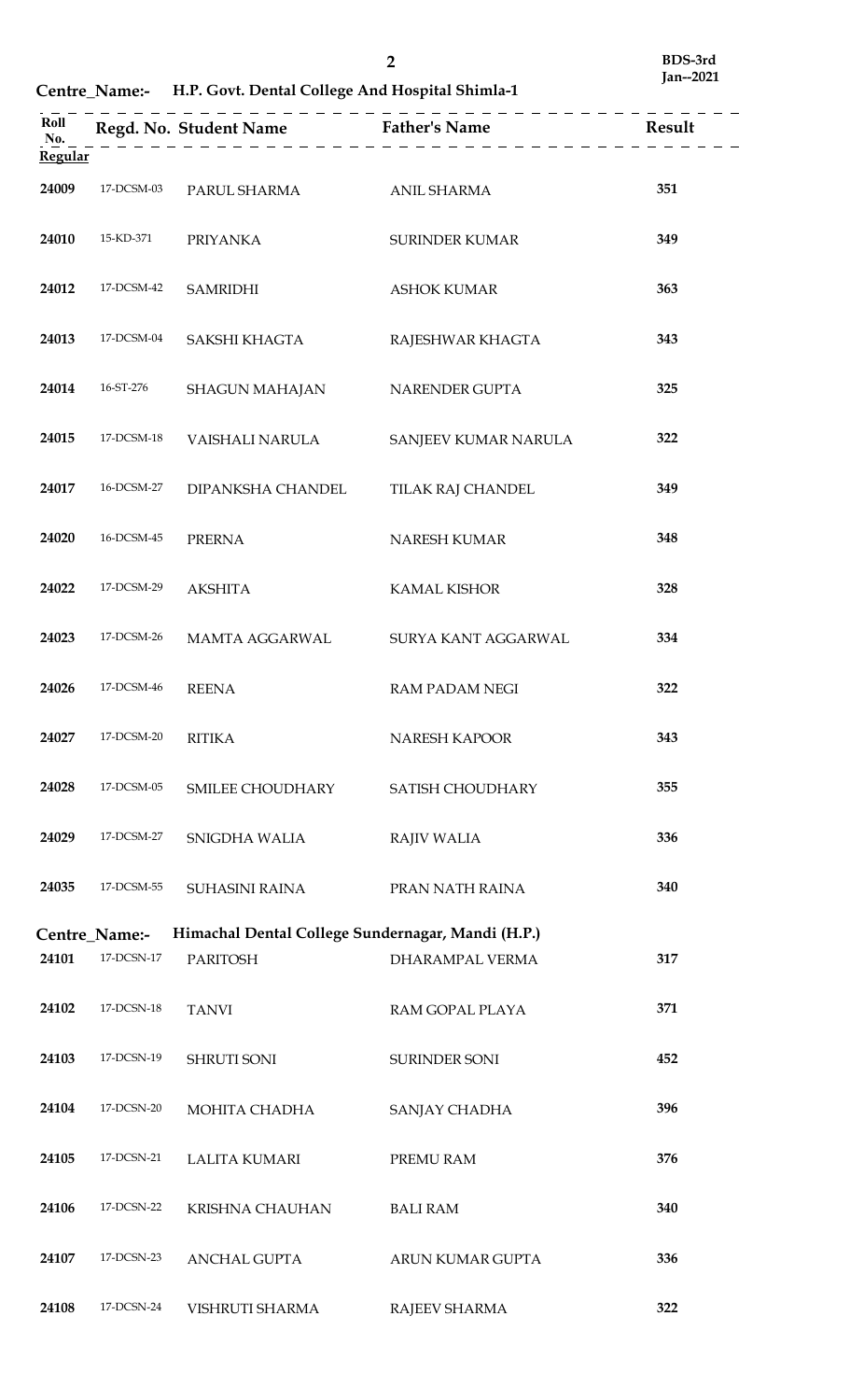**Centre\_Name:- Himachal Dental College Sundernagar, Mandi (H.P.)**

| Regular |            |                       |                       |        |
|---------|------------|-----------------------|-----------------------|--------|
| 24110   | 17-DCSN-26 | RISHIKA DOGRA         | DESH RAJ DOGRA        | 354    |
| 24111   | 17-DCSN-27 | <b>SARYU BAKSHI</b>   | <b>ANIL BAKSHI</b>    | 347    |
| 24112   | 17-DCSN-28 | NEHA BHATOEE          | <b>DHANI RAM</b>      | 333    |
| 24113   | 17-DCSN-29 | <b>SUCHETA THAKUR</b> | <b>SURESH KUMAR</b>   | 362    |
| 24114   | 17-DCSN-30 | AKANKSHA AWASTHI      | KULDEEP AWASTHI       | 334    |
| 24115   | 17-DCSN-31 | <b>AMAN KUMAR</b>     | MUKESH KUMAR          | 353    |
| 24117   | 17-DCSN-33 | CHHAVI CHAUHAN        | RAMESH CHAUHAN        | 347    |
| 24118   | 17-DCSN-34 | SRISHTI BODH          | PREM CHAND            | 328    |
| 24119   | 17-DCSN-35 | <b>ADITI GAUTAM</b>   | RAJ KUMAR GAUTAM      | 330    |
| 24121   | 17-DCSN-37 | <b>MINAKSHI</b>       | <b>SUSHIL KANT</b>    | 367    |
| 24122   | 17-DCSN-38 | PALAK CHOUDHARY       | <b>SURENDER KUMAR</b> | 338    |
| 24123   | 17-DCSN-39 | SAKSHI BHARDWAJ       | RAJ KUMAR BHARDWAJ    | 390    |
| 24124   | 17-DCSN-40 | DIVYANSHI PANJLA      | <b>SANJAY KUMAR</b>   | 360    |
| 24125   | 17-DCSN-41 | <b>SHIVANI</b>        | DESH RAJ RANA         | 360    |
| 24126   | 17-DCSN-42 | NISHA THAKUR          | LAXMAN KUMAR SINGH    | 329    |
| 24127   | 17-DCSN-43 | <b>AYUSHI RANA</b>    | <b>RAKESH RANA</b>    | 371    |
| 24128   | 17-DCSN-44 | <b>AASMA</b>          | DHANSAD SK            | 318    |
| 24129   | 17-DCSN-45 | <b>RUMEET KAUR</b>    | SUKHMEET SINGH        | 360    |
| 24130   | 17-DCSN-46 | <b>JAISMINE SINGH</b> | <b>BALBIR SINGH</b>   | 355    |
| 24131   | 17-DCSN-47 | MANASI SHARMA         | DEEPAK SHARMA         | 377    |
| 24132   | 17-DCSN-48 | <b>SIMRAN MINHAS</b>  | VIJAY SINGH MINHAS    | Absent |
| 24133   | 17-DCSN-49 | <b>AVNI MAHAJAN</b>   | AJAY KUMAR MAHAJAN    | 342    |
| 24134   | 17-DCSN-50 | ANSHITA BAGLWAN       | RAJINDER BAGLWAN      | 316    |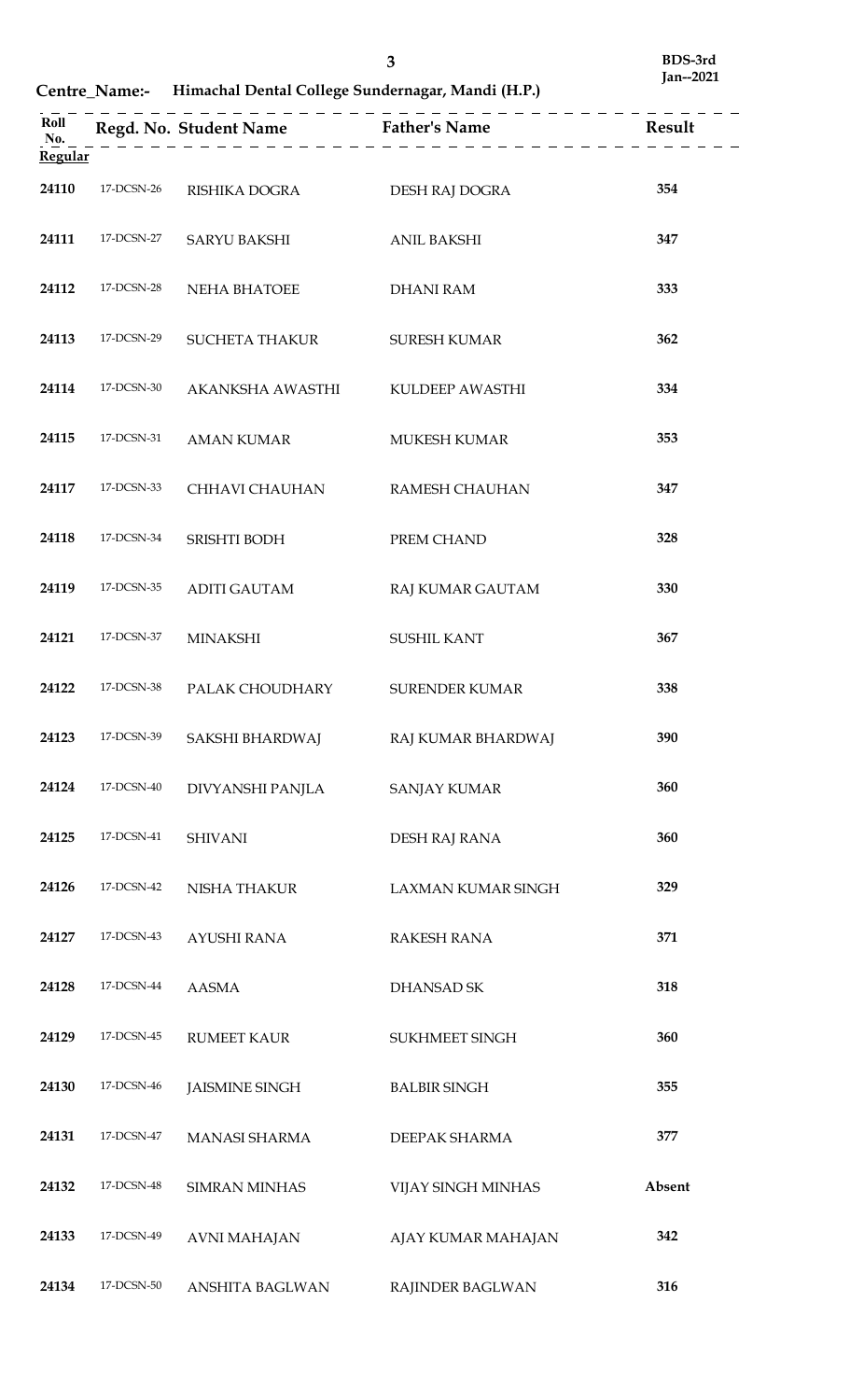**Centre\_Name:- Himachal Dental College Sundernagar, Mandi (H.P.)**

|         |               |                                              | Roll<br>$\begin{array}{c} \text{Roll} \\ \text{No.} \\ \end{array}$ Result<br>$\begin{array}{c} \text{Red. No. Student Name} \\ \end{array}$ Father's Name<br>$\begin{array}{c} \text{Father's Name} \\ \end{array}$ Result |     |
|---------|---------------|----------------------------------------------|-----------------------------------------------------------------------------------------------------------------------------------------------------------------------------------------------------------------------------|-----|
| Regular |               |                                              |                                                                                                                                                                                                                             |     |
| 24135   | 17-DCSN-51    | SHUBHAM VERMA DIWAN CHAND VERMA              |                                                                                                                                                                                                                             | 312 |
| 24136   | 17-DCSN-52    | SUPRIYA BHAT                                 | MAN MOHAN BHAT                                                                                                                                                                                                              | 371 |
| 24137   | 17-DCSN-53    | VANSHIKA                                     | RAJESH SHARMA                                                                                                                                                                                                               | 398 |
| 24138   | 17-DCSN-54    | PRAKRITI SHARMA                              | BRIJ MOHAN SHARMA                                                                                                                                                                                                           | 404 |
| 24139   | 17-DCSN-55    | RAJNANDINI VASHIST                           | NARESH CHAND                                                                                                                                                                                                                | 334 |
| 24140   | 17-DCSN-56    | UMA SRISHTI                                  | KRISHAN GOPAL SHARMA                                                                                                                                                                                                        | 394 |
| 24141   | 17-DCSN-57    | PRAJWAL THAKUR                               | <b>RANJEET SINGH</b>                                                                                                                                                                                                        | 315 |
| 24142   | 17-DCSN-58    | KOMAL AGGARWAL                               | ASHISH AGGARWAL                                                                                                                                                                                                             | 347 |
| 24144   | 17-DCSN-60    | AHAAN CHAUDHARY                              | DEEPAK CHAUDHARY                                                                                                                                                                                                            | 333 |
| 24146   | 17-DCSN-62    | <b>SURAJ THAKUR</b>                          | AMAR NATH THAKUR                                                                                                                                                                                                            | 317 |
| 24147   | 17-DCSN-63    | SHALINI                                      | <b>MANGAT RAM</b>                                                                                                                                                                                                           | 317 |
| 24150   | 17-DCSN-66    | TANYA SHARMA                                 | SHASHI SHARMA                                                                                                                                                                                                               | 374 |
| 24151   | 17-DCSN-67    | <b>ANVI DOGRA</b>                            | <b>ANUP DOGRA</b>                                                                                                                                                                                                           | 327 |
| 24152   | 17-DCSN-68    | RIDDIMA AGGARWAL                             | SANJIV AGGARWAL                                                                                                                                                                                                             | 324 |
| 24154   | 17-DCSN-70    | <b>SHRIYA THAKUR</b>                         | <b>INDER SINGH</b>                                                                                                                                                                                                          | 335 |
| 24155   | 17-DCSN-71    | NAMRATA KATOCH                               | <b>SUSHIL KUMAR</b>                                                                                                                                                                                                         | 325 |
| 24156   | 17-DCSN-72    | <b>BAZGA BASHIR</b>                          | <b>BASHIR AHMED</b>                                                                                                                                                                                                         | 327 |
| 24157   | 17-DCSN-73    | <b>SHWETA VERMA</b>                          | <b>CHANDER PARKASH</b>                                                                                                                                                                                                      | 368 |
| 24158   | 15-GS-474     | <b>DIPALI</b>                                | <b>UTTAM CHAND</b>                                                                                                                                                                                                          | 361 |
|         | Centre_Name:- | M.N.D.A.V. Dental College Tatul Solan (H.P.) |                                                                                                                                                                                                                             |     |
| 21329   | 14-DSN-28     | <b>RAJAT KUMAR</b>                           | <b>RAKESH KUMAR</b>                                                                                                                                                                                                         | 314 |
| 24301   | 17-DSN-01     | <b>AARUSHI</b>                               | <b>RANJEET SINGH</b>                                                                                                                                                                                                        | 371 |
| 24302   | 17-DSN-02     | AARUSHI KAUL                                 | <b>AJAY KAUL</b>                                                                                                                                                                                                            | 366 |
| 24303   | 17-DSN-04     | <b>ADITI ATTRI</b>                           | <b>RAJINDER ATTRI</b>                                                                                                                                                                                                       | 378 |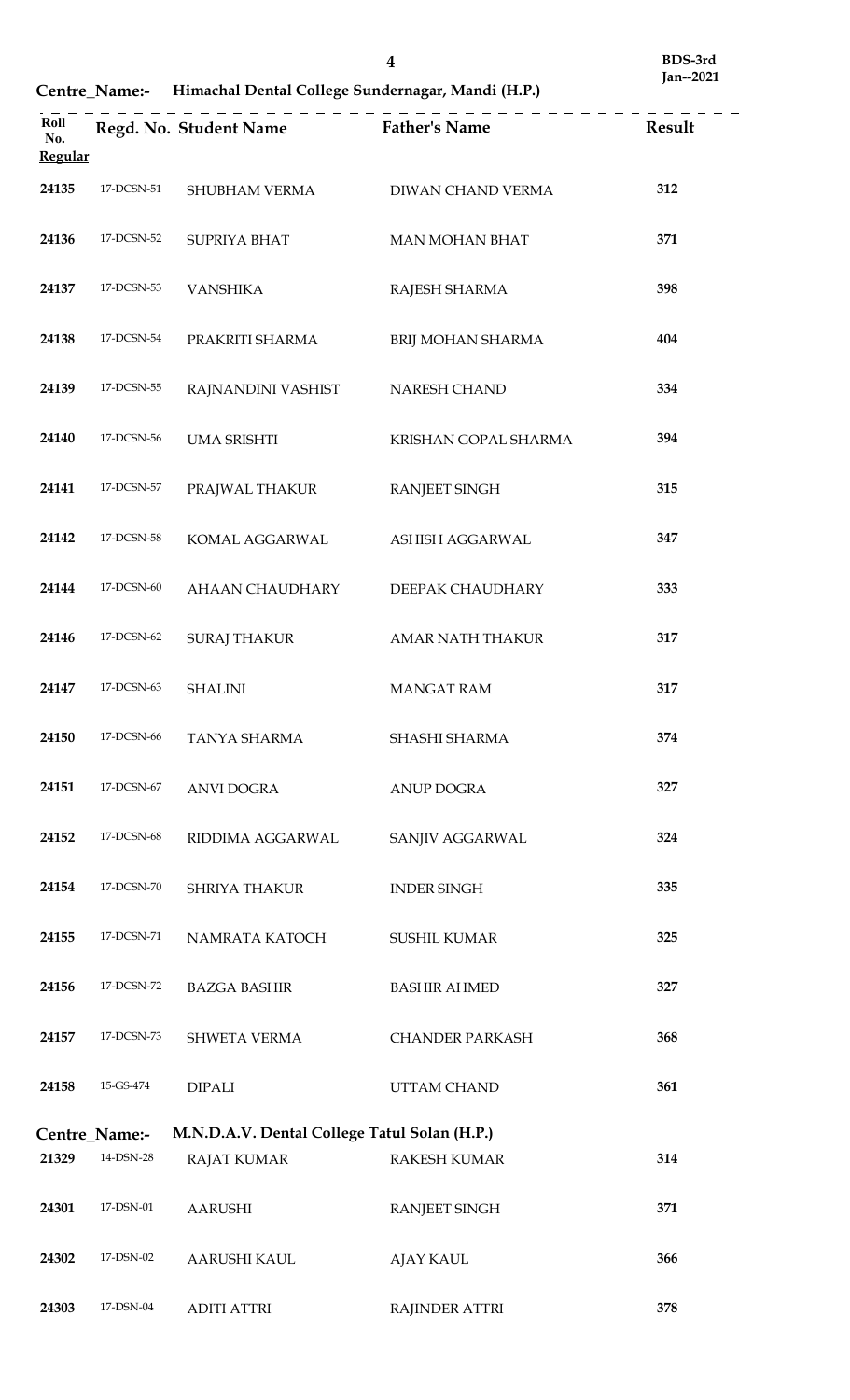# **Centre\_Name:- M.N.D.A.V. Dental College Tatul Solan (H.P.)**

| Roll<br>No.<br>Regular |            |                        | Regd. No. Student Name<br>$\begin{array}{c} \text{Regd. No. Student Name} \\ \hline \end{array}$ |        |
|------------------------|------------|------------------------|--------------------------------------------------------------------------------------------------|--------|
| 24304                  | 17-DSN-05  | ANCHAL SHARMA          | <b>VINOD SHARMA</b>                                                                              | 342    |
| 24305                  | 17-DSN-07  | ANSHUL VASHISHT        | PARKASH CHAND VASHIST                                                                            | 360    |
| 24306                  | 17-DSN-08  | <b>ANUPAMA BHARTI</b>  | <b>GIAN CHAND</b>                                                                                | 359    |
| 24307                  | 17-DSN-09  | APRAJITA VERMA         | KANTI BHUSHAN VERMA                                                                              | 370    |
| 24308                  | 17-DSN-10  | AYUSHI DOGRA           | UTTAM DOGRA                                                                                      | 383    |
| 24309                  | 17-DSN-11  | <b>BALDINA JOHN</b>    | WILLIAM JOHN                                                                                     | 379    |
| 24310                  | 17-DSN-12  | DEEPTI SRIVASTAVA      | RATAN PRAKASH VERMA                                                                              | 403    |
| 24311                  | 17-DSN-13  | <b>DIVYA BHARTI</b>    | <b>BALBIR SINGH</b>                                                                              | 363    |
| 24312                  | 17-DSN-14  | <b>DIVYA SONI</b>      | <b>GHAN SHYAM SONI</b>                                                                           | 350    |
| 24313                  | 17-DSN-15  | <b>DIVYA THAKUR</b>    | PRATAP SINGH THAKUR                                                                              | 342    |
| 24314                  | 16-UN-1141 | <b>HITESH DATT</b>     | <b>KAMAL KISHORE</b>                                                                             | 369    |
| 24315                  | 17-DSN-16  | KHUSHBOO THAKUR        | OM PARKASH                                                                                       | 395    |
| 24316                  | 17-DSN-17  | <b>KRITIKA KANT</b>    | <b>KAMAL KANT</b>                                                                                | 395    |
| 24317                  | 17-DSN-18  | <b>LAXMI SHARMA</b>    | <b>NEK RAM</b>                                                                                   | 374    |
| 24318                  | 17-DSN-19  | <b>MANISHA KARALIA</b> | <b>LAKSHMAN CHAND</b><br><b>KARALIA</b>                                                          | 367    |
| 24319                  | 17-DSN-21  | MONIKA BANGA           | <b>RAM PAL</b>                                                                                   | 354    |
| 24320                  | 17-DSN-22  | <b>MONIKA RAWAT</b>    | <b>MADAN RAWAT</b>                                                                               | 397    |
| 24321                  | 17-DSN-23  | NEHA KUMARI            | <b>MADAN LAL</b>                                                                                 | 368    |
| 24322                  | 17-DSN-24  | <b>NEHA THAKUR</b>     | <b>GURDEV SINGH</b>                                                                              | 361    |
| 24323                  | 17-DSN-25  | NIDHI SINGH            | ARVIND KUMAR SINGH                                                                               | Absent |
| 24324                  | 17-DSN-26  | NIKHIL SHARMA          | <b>LILA NAND SHARMA</b>                                                                          | 354    |
| 24325                  | 17-DSN-27  | PALVI THAKUR           | <b>KASHMIR SINGH</b>                                                                             | 364    |
| 24326                  | 17-DSN-28  | PAWMEELA THAKUR        | <b>SAROOP CHAND</b>                                                                              | 364    |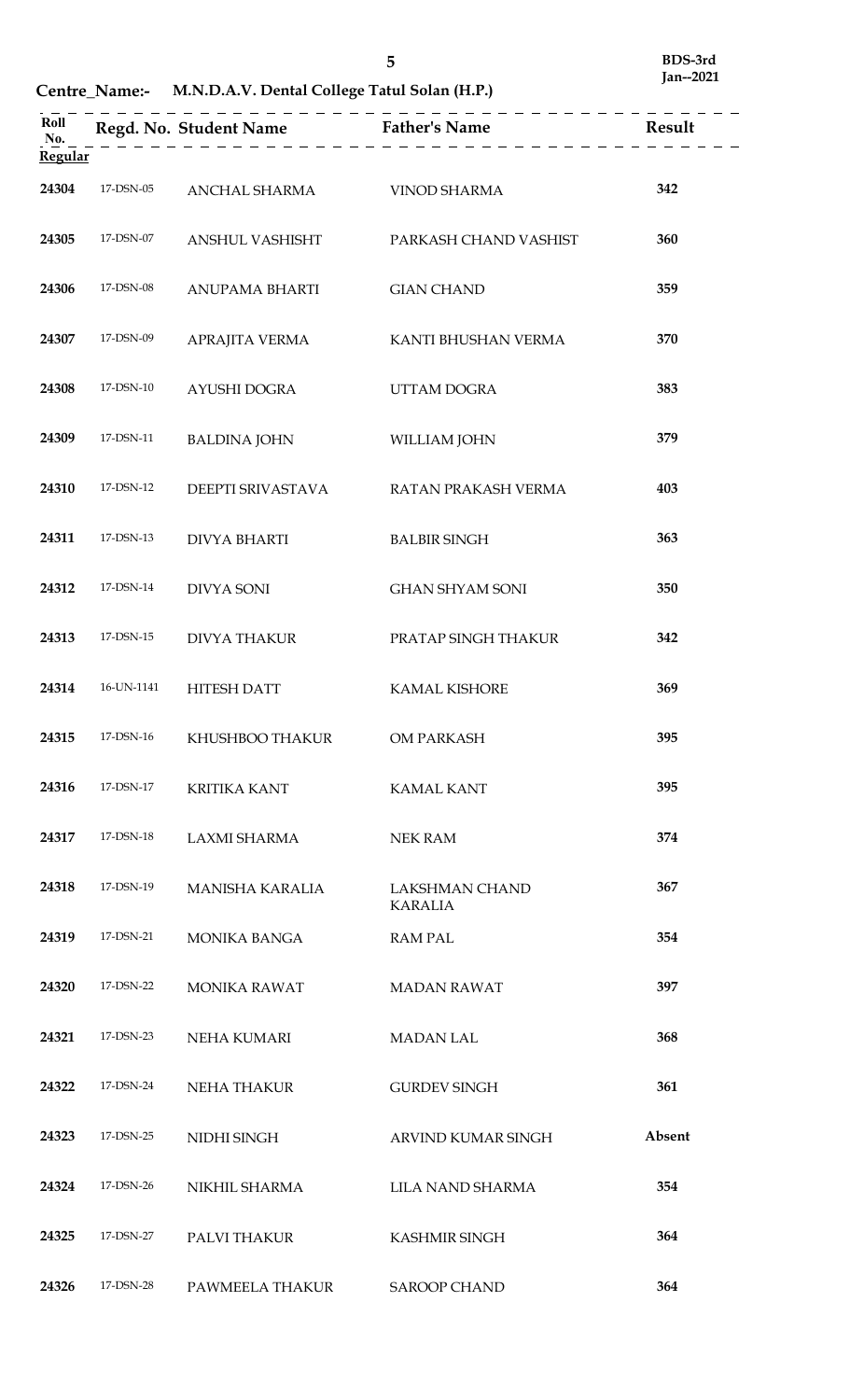| Regular |                            |                                                    | Roll<br>Regd. No. Student Name<br>$\underline{R}$ Father's Name<br>$\underline{R}$ Result<br>$\underline{R}$ Result |           |
|---------|----------------------------|----------------------------------------------------|---------------------------------------------------------------------------------------------------------------------|-----------|
| 24328   | 17-DSN-30                  | RASHI SHARMA                                       | <b>RAJINDER KUMAR</b><br><b>SHARMA</b>                                                                              | 378       |
| 24329   | 17-DSN-31                  | RITIKA KUMARI                                      | SUKHWINDER SINGH                                                                                                    | 363       |
| 24330   | 17-DSN-32                  | RUCHIKA KUMARI                                     | <b>JOGINDER KUMAR</b>                                                                                               | 378       |
| 24331   | 17-DSN-34                  | <b>SHIWANGI</b>                                    | YASH PAL                                                                                                            | 367       |
| 24332   | 17-DSN-35                  | <b>SHIWANGI</b>                                    | <b>HARNAM SINGH</b>                                                                                                 | 360       |
| 24333   | 17-DSN-36                  | SHREEYA SHARMA                                     | <b>SHAM SHARMA</b>                                                                                                  | 371       |
| 24334   | 17-DSN-37                  | SRISHTI CHOUDHARY                                  | RAJESH CHOUDHARY                                                                                                    | 325       |
| 24335   | 17-DSN-38                  | SRISHTI RANA                                       | <b>RANDHIR RANA</b>                                                                                                 | 363       |
| 24336   | 17-DSN-39                  | TUSHAR SHARMA                                      | RAM MURTI SHARMA                                                                                                    | 351       |
| 24337   | 17-DSN-40                  | <b>UPASANA</b>                                     | <b>KRISHAN KUMAR</b>                                                                                                | 346       |
| 24338   | 17-DSN-41                  | VIPASHA SHARMA                                     | <b>DINESH SHARMA</b>                                                                                                | 360       |
| 24339   | 14-GCRP-26                 | <b>VIPIN KINNER</b>                                | JAGAT PAL KINNER                                                                                                    | 333       |
|         | Centre Name:-              | Bhojia Dental College & Hospital Budh, Baddi Solan |                                                                                                                     |           |
| 24201   | 17-DGN-47                  | AANCHAL SHARMA                                     | DHARMINDER SHARMA                                                                                                   | 401       |
| 24202   | 17-DGN-29                  | <b>ADITI SHARMA</b>                                | <b>ARUN SHARMA</b>                                                                                                  | 413       |
| 24203   | 17-DGN-40                  | <b>AKRITI</b>                                      | YASHPAL                                                                                                             | 405       |
| 24204   | $17\mbox{-} \text{DGN-}62$ | AMESHA BHOJIA                                      | <b>VIKAS BHOJIA</b>                                                                                                 | 339       |
| 24205   | $17\mbox{-} \text{DGN-}48$ | ANGEL KANDA                                        | <b>AMIT KANDA</b>                                                                                                   | 334       |
| 24206   | $17\mbox{-} \text{DGN-}30$ | ANJANI CHANDEL                                     | MANDEEP SINGH                                                                                                       | 378       |
| 24208   | 17-DGN-25                  | ARPITA SHARMA                                      | PANKAJ SHARMA                                                                                                       | 368       |
| 24209   | 17-DGN-14                  | <b>BHAVYA</b>                                      | MOHAN LAL                                                                                                           | 419       |
| 24210   | 17-DGN-49                  | <b>GARGI</b>                                       | <b>RAJEEV KUMAR</b>                                                                                                 | 335       |
| 24211   | 17-DGN-63                  | <b>HEMLATA</b>                                     | <b>MANGAL SAIN</b>                                                                                                  | 322       |
| 24212   | 17-DGN-31                  | <b>ISHANI KATNORIA</b>                             | <b>MANOHAR LAL</b>                                                                                                  | $R/- I$ , |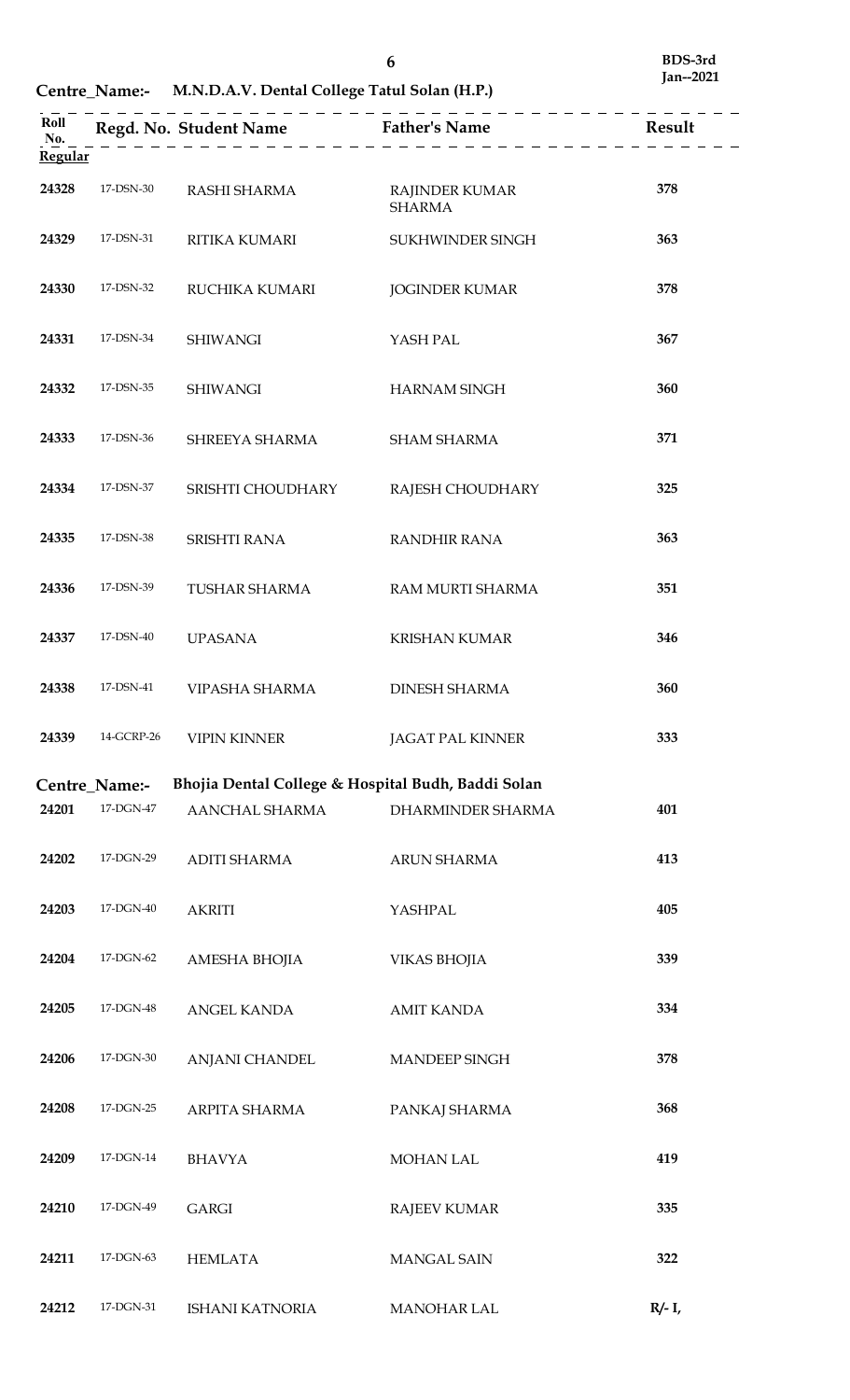**Centre\_Name:- Bhojia Dental College & Hospital Budh, Baddi Solan**

| Roll<br>No.<br><b>Regular</b> |           |                             | Regd. No. Student Name Father's Name Result |           |
|-------------------------------|-----------|-----------------------------|---------------------------------------------|-----------|
| 24213                         | 17-DGN-42 | JEEVANJOT KAUR SATNAM SINGH |                                             | 340       |
| 24214                         | 17-DGN-54 | JIGYASA SHARMA              | SURESH KUMAR SHARMA                         | 344       |
| 24215                         | 17-DGN-61 | <b>KHUSHBOO</b>             | RAMAN DOGRA                                 | 324       |
| 24216                         | 17-DGN-57 | <b>MANSI SHARMA</b>         | NARESH SHARMA                               | $R/- I$   |
| 24217                         | 17-DGN-15 | <b>MEHAK</b>                | RAJINDER KUMAR                              | 319       |
| 24218                         | 17-DGN-51 | NIHARIKA SHARMA             | <b>DINESH KUMAR</b>                         | 350       |
| 24219                         | 17-DGN-27 | PARUL SHARMA                | PRADEEP KUMAR                               | 328       |
| 24220                         | 17-DGN-39 | PAYAL BHARDWAJ              | NARINDER BHARDWAJ                           | 332       |
| 24221                         | 15-SL-596 | PRATIBHA GAZTA              | RAMESHWAR GAZTA                             | 340       |
| 24222                         | 17-DGN-17 | <b>PRIYANKA</b>             | <b>RAJINDER KUMAR</b>                       | 398       |
| 24223                         | 17-DGN-33 | PURVI SHAH                  | <b>VIVEK SHAH</b>                           | 347       |
| 24224                         | 17-DGN-26 | RAGINI SHARMA               | SUSHIL SHARMA                               | 341       |
| 24225                         | 17-DGN-64 | <b>RAVNEET KAUR</b>         | <b>BALVINDER SINGH</b>                      | 372       |
| 24226                         | 17-DGN-43 | SAGARIKA SHARMA             | ARUN K. SHARMA                              | 364       |
| 24227                         | 17-DGN-18 | <b>SHAGUN RANA</b>          | YASHPAL SINGH RANA                          | 396       |
| 24228                         | 17-DGN-37 | <b>SHAGUN RANA</b>          | <b>AMARNATH RANA</b>                        | 419       |
| 24229                         | 17-DGN-16 | <b>SHIREEN FOTEDAR</b>      | <b>SATISH K FOTEDAR</b>                     | 358       |
| 24230                         | 17-DGN-19 | <b>SHIVANI</b>              | MAHENDER KUMAR                              | 365       |
| 24231                         | 17-DGN-41 | SHIVANI JASWAL              | VIJAY PAL SINGH                             | 355       |
| 24232                         | 17-DGN-66 | SHIVANI SHARMA              | TARA CHAND SHARMA                           | $R/- I$ , |
| 24233                         | 17-DGN-23 | SHIVANI VERMA               | HOSHIAR SINGH VERMA                         | 344       |
| 24234                         | 17-DGN-59 | SHRUTI JASWAL               | <b>RAVINDER KUMAR</b><br><b>JASWAL</b>      | $R/- I$ , |
| 24235                         | 17-DGN-38 | <b>SIMRANJEET KAUR</b>      | NARINDER SINGH                              | 381       |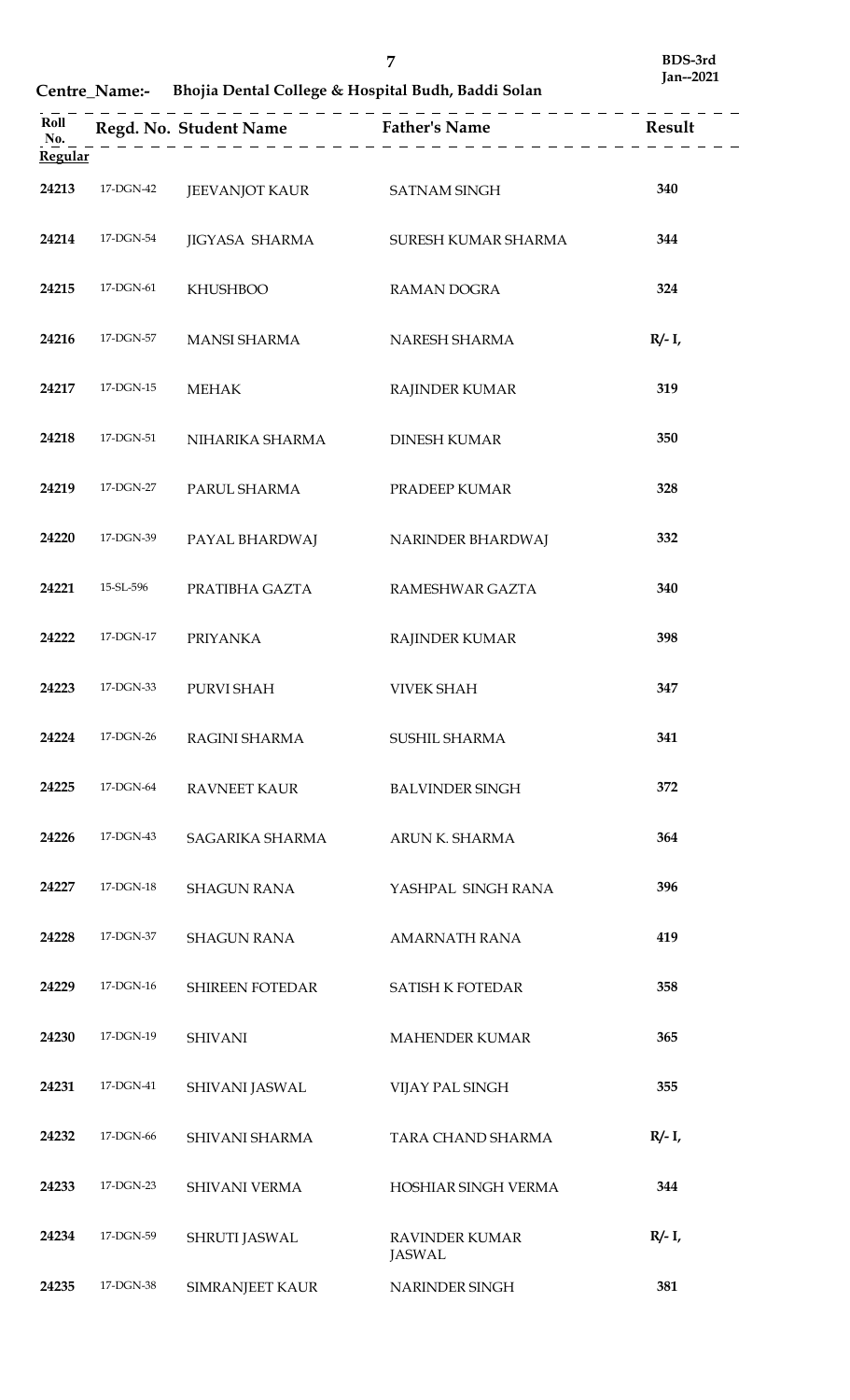**Centre\_Name:- Bhojia Dental College & Hospital Budh, Baddi Solan**

| <b>Regular</b> |                 |                                             | Regd. No. Student Name<br>$\underline{N_0}.$ Result<br>Result<br>$\underline{N_0}.$ |           |
|----------------|-----------------|---------------------------------------------|-------------------------------------------------------------------------------------|-----------|
|                |                 | 24236 17-DGN-21 SRISHTI GUPTA NAVNEET GUPTA |                                                                                     | 444       |
|                | 24237 17-DGN-34 | SUKANYA KAUNDAL                             | <b>VIJAY KAUNDAL</b>                                                                | $R/- I$ , |
| 24238          | 17-DGN-32       | SUSHMITA CHAUHAN SUNIL DUTT CHAUHAN         |                                                                                     | 377       |
| 24239          | 17-DGN-24       | TAMANNA BANSAL RAKESH BANSAL                |                                                                                     | 368       |
|                | 24241 17-DGN-22 | <b>TANVI</b>                                | <b>SUBHASH CHANDER</b>                                                              | 364       |
|                | 24242 17-DGN-60 | VAISHALI MOHAN                              | VISHWA MOHAN                                                                        | 376       |
| 24244          | 17-DGN-55       | ALOK PRIYADARSHI                            | <b>BIRENDRA KUMAR</b>                                                               | 343       |
|                | 24246 17-DGN-20 | <b>ARYAN</b>                                | <b>BUDHI CHAND</b>                                                                  | 328       |
| 24247          | 17-DGN-53       | AYUSHMAN BHARDWAJ TARUN BHARDWAJ            |                                                                                     | 333       |
| 24248          | 17-DGN-52       | GUNEET CHAWLA                               | ROMINDER CHAWLA                                                                     | 339       |
| 24249          | 17-DGN-35       | <b>GURPREET SINGH</b>                       | <b>GURCHARAN SINGH</b>                                                              | 330       |
| 24251          | 17-DGN-36       | <b>MUKUL SNEHI</b>                          | <b>RAJESH SNEHI</b>                                                                 | 401       |
| 24253          | 17-DGN-67       | SIMRANJEET SINGH                            | <b>GURNAM SINGH</b>                                                                 | 356       |
| 24255          | 17-DGN-45       | ZAMAN UDDIN AHMED                           | ROHMATUL ISLAM                                                                      | 324       |
|                | Centre_Name:-   |                                             | Himachal Institute of Dental Sciences Paonta Sahib Sirmour (H.P.)                   |           |
| 24401          | 17-HIDS-12      | AAKANSHA DARNAL                             | MAHESH DARNAL                                                                       | 402       |
| 24402          | 17-HIDS-13      | AAKRITI BHARDWAJ                            | HAMENT SHARMA                                                                       | 411       |
| 24403          | 17-HIDS-14      | AARZOO THAKUR                               | ASHWANI KUMAR                                                                       | 390       |
| 24404          | 17-HIDS-15      | <b>AGRIM SHARMA</b>                         | RAJAN SHARMA                                                                        | 370       |
| 24405          | 17-HIDS-16      | AKSHAT BHAGAT                               | <b>BODH RAJ</b>                                                                     | 362       |
| 24406          | 17-HIDS-17      | ALISHA THAKUR                               | <b>TEJBIR SINGH</b>                                                                 | 377       |
| 24407          | 17-HIDS-18      | <b>AMITA THAKUR</b>                         | RANJIT SINGH THAKUR                                                                 | 390       |
| 24408          | 17-HIDS-19      | <b>AMRITA SAINI</b>                         | KULWINDER SINGH                                                                     | 366       |
| 24409          | 17-HIDS-20      | <b>ANCHAL</b>                               | <b>ASHWANI KUMAR</b>                                                                | 379       |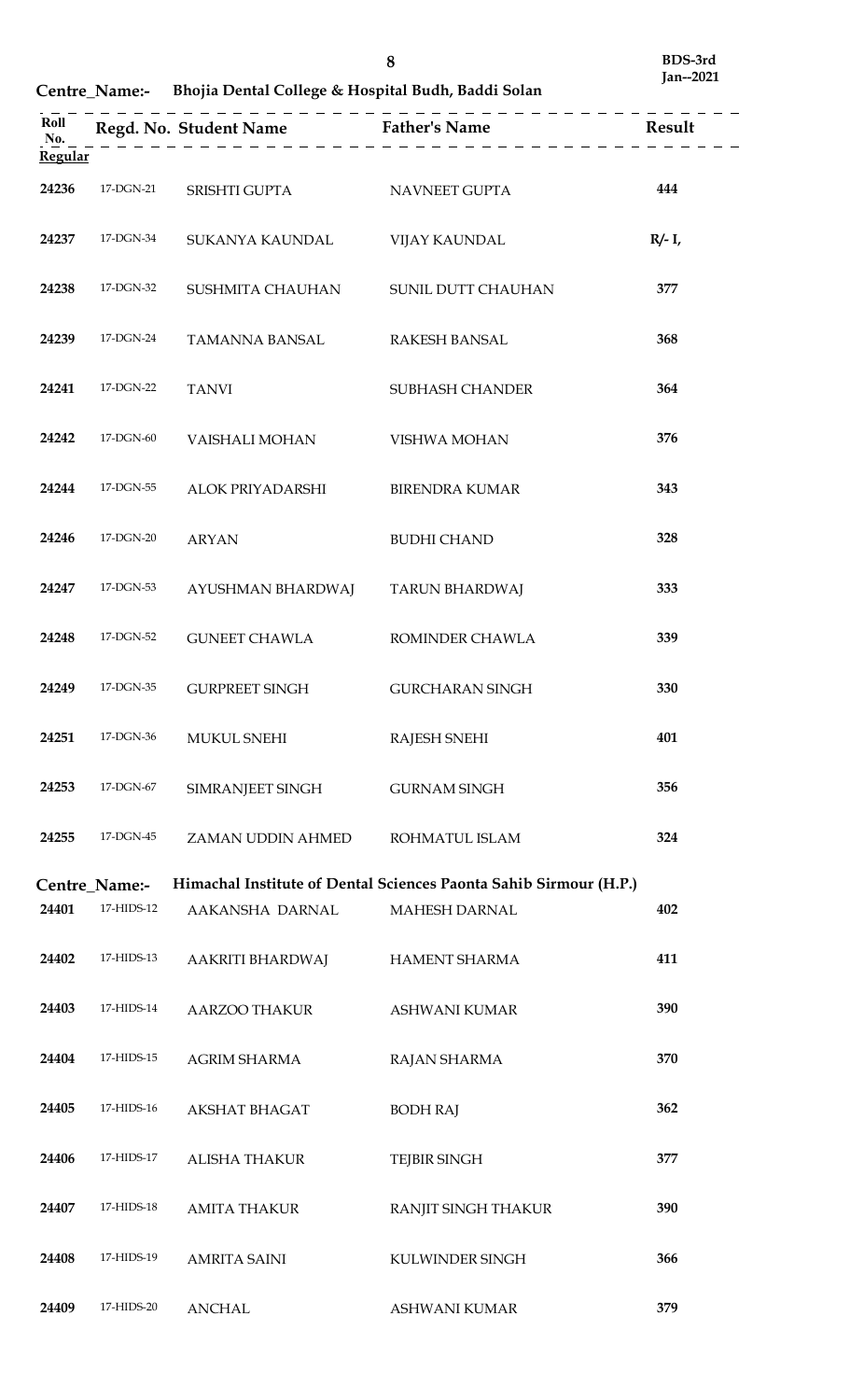**BDS-3rd Jan--2021**

**Centre\_Name:- Himachal Institute of Dental Sciences Paonta Sahib Sirmour (H.P.)**

| Roll<br>No.<br><b>Regular</b> |            |                        | Regd. No. Student Name Father's Name Result |             |
|-------------------------------|------------|------------------------|---------------------------------------------|-------------|
| 24410                         | 17-HIDS-21 | ANJALI NAUTIYAL        | SANJAY NAUTIYAL                             | $R/- III$ , |
| 24411                         | 17-HIDS-22 | ANKITA SAHU            | MANJIT KUMAR SAHU                           | 331         |
| 24412                         | 17-HIDS-23 | ANKITA SINHA           | ARBIND KUMAR SINGH                          | 377         |
| 24413                         | 17-HIDS-25 | <b>ANSHUL SETHI</b>    | ASHOK KUMAR SETHI                           | 348         |
| 24414                         | 17-HIDS-26 | <b>ANU RANA</b>        | PARKASH CHAND RANA                          | 394         |
| 24415                         | 17-HIDS-27 | <b>BHARTI DHARIYA</b>  | RAJAN DHARIYA                               | 355         |
| 24416                         | 17-HIDS-28 | CHINMAYA CHAUHAN       | ANIL KUMAR SINGH                            | 416         |
| 24417                         | 17-HIDS-29 | <b>DAMINI CHOPRA</b>   | YASH CHOPRA                                 | 395         |
| 24418                         | 17-HIDS-30 | <b>DEEPSHIKHA</b>      | <b>GOPAL SINGH</b>                          | 362         |
| 24419                         | 17-HIDS-31 | <b>ELHO RICHA</b>      | TEPUSHIO RICHA                              | 341         |
| 24420                         | 17-HIDS-32 | <b>GARIMA</b>          | AMBA DUTT SHARMA                            | 407         |
| 24421                         | 17-HIDS-33 | <b>GEETA DEVI</b>      | <b>ROSHAN LAL</b>                           | 416         |
| 24422                         | 17-HIDS-34 | <b>HARSH DHIMAN</b>    | <b>VISHAL</b>                               | 363         |
| 24423                         | 17-HIDS-35 | <b>HARSHITA</b>        | <b>MANGAT RAM</b>                           | 447         |
| 24424                         | 17-HIDS-36 | HARSHNA HANDOO         | DILEEP KUMAR HANDOO                         | 341         |
| 24425                         | 17-HIDS-37 | <b>INDERPREET KAUR</b> | <b>BHUPINDER SINGH</b>                      | 397         |
| 24426                         | 16-STB-60  | <b>JASLEEN KAUR</b>    | P. P SINGH                                  | 325         |
| 24427                         | 17-HIDS-38 | <b>JASMINE</b>         | <b>GIAN CHAUHAN</b>                         | 413         |
| 24428                         | 17-HIDS-39 | <b>JASMINE KAUR</b>    | <b>AMARJIT SINGH</b>                        | 341         |
| 24429                         | 17-HIDS-40 | <b>JATIN LACHOTRA</b>  | <b>VIJAY KUMAR</b>                          | 346         |
| 24430                         | 17-HIDS-41 | <b>JYOTI RANA</b>      | <b>KRISHAN CHAND</b>                        | 379         |
| 24431                         | 17-HIDS-42 | KAJAL GAHLOTH          | NARINDER KUMAR                              | 337         |
| 24432                         | 17-HIDS-44 | KAMYA GOEL             | DINESH KUMAR GOEL                           | 373         |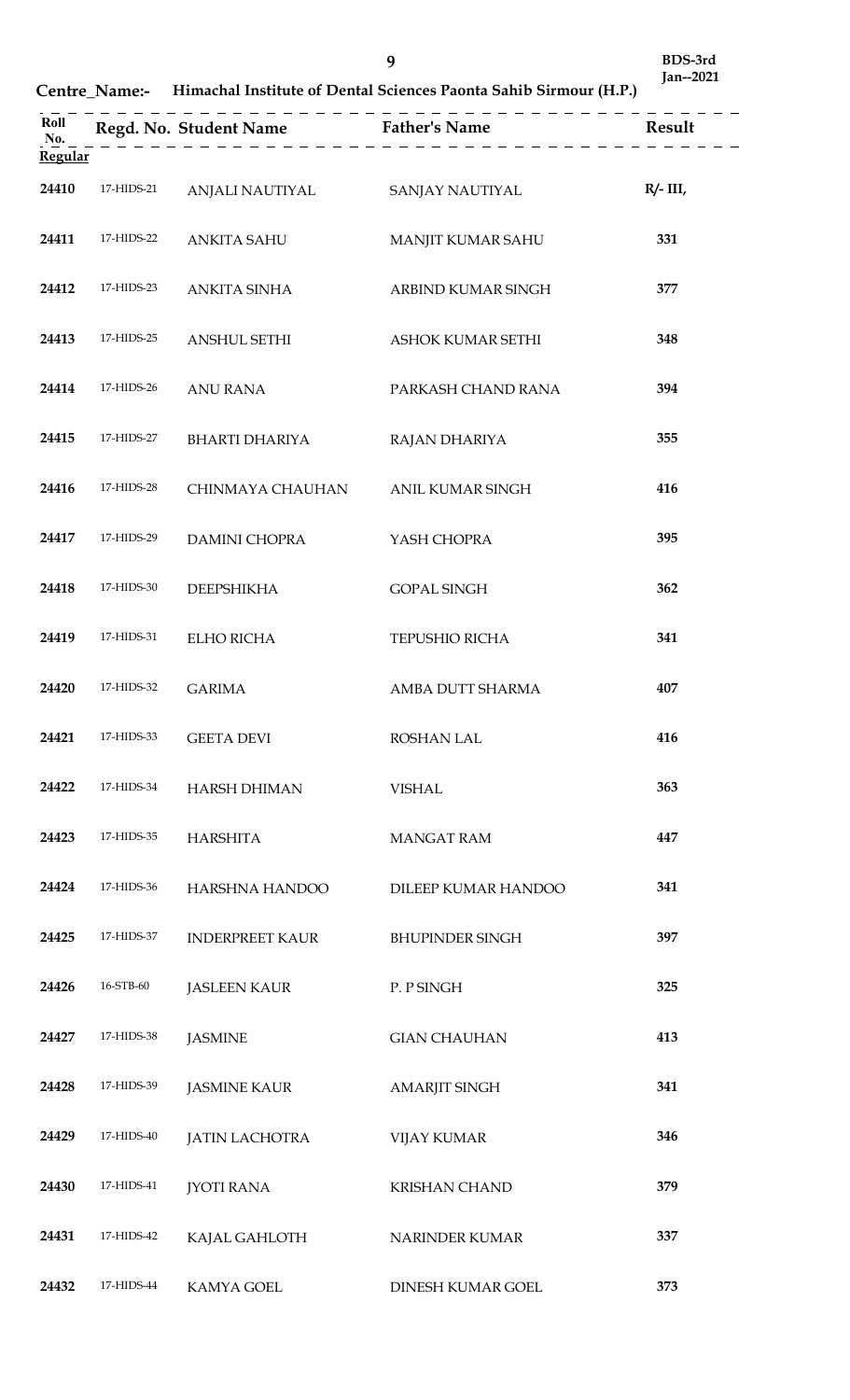**Centre\_Name:- Himachal Institute of Dental Sciences Paonta Sahib Sirmour (H.P.)**

| Roll                  |            |                                    | Regd. No. Student Name Father's Name        | Result      |
|-----------------------|------------|------------------------------------|---------------------------------------------|-------------|
| No.<br><b>Regular</b> |            |                                    |                                             |             |
| 24433                 | 17-HIDS-45 | KANIKA DHIMAN                      | <b>ANIL DHIMAN</b>                          | 373         |
| 24434                 | 17-HIDS-46 | KANIKA SINGH                       | <b>VAKIL SINGH</b>                          | 384         |
| 24436                 | 17-HIDS-48 | KISHORE RAJ BORAH                  | PRADIP BORAH                                | 349         |
| 24437                 | 17-HIDS-49 | <b>KRITI AWASTHI</b>               | RAJNISH AWASTHI                             | 397         |
| 24438                 | 17-HIDS-50 | KUNJAN KARAM CHAND<br><b>NALOT</b> | <b>KARAM CHAND</b><br><b>DURGADAS NALOT</b> | 403         |
| 24439                 | 17-HIDS-51 | LAVINA KAMAL                       | THAKUR DAS KAMAL                            | 415         |
| 24440                 | 17-HIDS-52 | <b>MAHIMA NEGI</b>                 | MOHAN SINGH NEGI                            | 340         |
| 24441                 | 17-HIDS-53 | <b>MANSI GUPTA</b>                 | RAJNEESH KUMAR GUPTA                        | $R/- III$ , |
| 24442                 | 17-HIDS-54 | <b>MANSI SHARMA</b>                | SANJEEV KUMAR SHARMA                        | 411         |
| 24443                 | 17-HIDS-55 | <b>MAYANK DHINGRA</b>              | <b>RAMESH KUMAR</b>                         | 381         |
| 24444                 | 17-HIDS-56 | MRIDUL SIPPY                       | PIAR CHAND SIPPY                            | 370         |
| 24445                 | 17-HIDS-57 | MUSHARAF SULTAN                    | MOHAMMAD SULTAN<br><b>SHAH</b>              | 397         |
| 24446                 | 17-HIDS-58 | NEHA CHANDEL                       | PRAVEEN KUMAR<br><b>CHANDEL</b>             | 360         |
| 24447                 | 17-HIDS-59 | NIKHIL KUMAR                       | <b>MAHESH KUMAR</b>                         | 332         |
| 24448                 | 17-HIDS-60 | NIPUN GUPTA                        | <b>ANISH GUPTA</b>                          | 340         |
| 24449                 | 17-HIDS-61 | POOJA                              | ROOP LAL                                    | 350         |
| 24450                 | 17-HIDS-62 | <b>PRAGYA</b>                      | <b>BIKASH CHANDRA</b><br><b>PANDEY</b>      | 367         |
| 24452                 | 17-HIDS-64 | PREETIKA CHAUHAN                   | SANJAY CHAUHAN                              | 343         |
| 24453                 | 17-HIDS-65 | PRINCE KUMAR                       | MOHINDER SINGH                              | 374         |
| 24454                 | 17-HIDS-66 | PRIYA THAKUR                       | SUBHASH CHAND                               | 368         |
| 24455                 | 17-HIDS-67 | PRIYANKA SHARMA                    | RAJIV KUMAR SHARMA                          | 352         |
| 24456                 | 17-HIDS-68 | RACHITA TANGRI                     | <b>VIVEK TANGRI</b>                         | 358         |
| 24458                 | 17-HIDS-70 | ROMANA ZAHOOR                      | ZAHOOR AHMAD<br><b>MAKHDOOMI</b>            | 392         |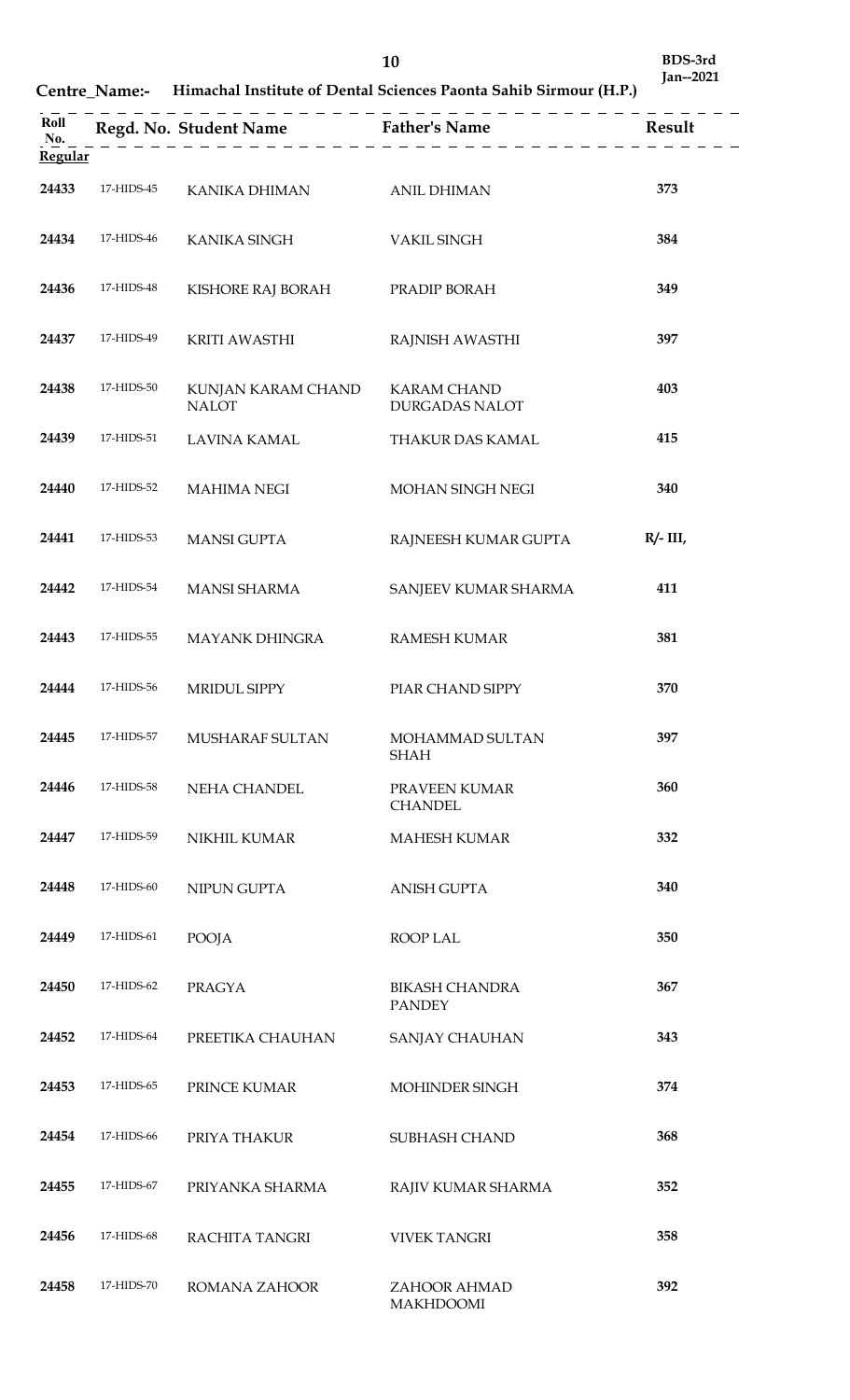**Centre\_Name:- Himachal Institute of Dental Sciences Paonta Sahib Sirmour (H.P.)**

| Roll<br>No.<br>Regular |            |                                        | Regd. No. Student Name Father's Name Result |             |
|------------------------|------------|----------------------------------------|---------------------------------------------|-------------|
| 24459                  | 17-HIDS-71 | SABAHAT BUKHARI                        | ARAB HUSSAIN SHAH                           | 360         |
| 24461                  | 17-HIDS-73 | <b>SAHIB SINGH</b>                     | <b>DALJEET SINGH</b>                        | 344         |
| 24462                  | 17-HIDS-74 | SAKSHI AGGARWAL                        | <b>VIPIN BIHARI</b>                         | 407         |
| 24463                  | 17-HIDS-75 | <b>SAKSHI JAIN</b>                     | <b>NEERAJ JAIN</b>                          | 389         |
| 24464                  | 17-HIDS-76 | <b>SANA NAIM</b>                       | NAEEMUDDIN KHAN                             | 392         |
| 24465                  | 17-HIDS-77 | <b>SANCHI PRAMOD</b><br><b>MESHRAM</b> | PRAMOD MESHRAM                              | 355         |
| 24466                  | 17-HIDS-78 | <b>SANGEETA WALI</b>                   | <b>MAHINDER WALI</b>                        | 351         |
| 24467                  | 17-HIDS-79 | SHIKHA BHOGAL                          | RAMESH CHAND BHOGAL                         | 392         |
| 24468                  | 17-HIDS-80 | SHIV MEHAK BAKSHI                      | SUNIL KUMAR BAKSHI                          | 422         |
| 24469                  | 17-HIDS-81 | SHIVANJALI SHARMA                      | RAJNEESH KUMAR<br><b>SHARMA</b>             | 374         |
| 24470                  | 17-HIDS-82 | <b>SHRUTI</b>                          | KAMAL KISHORE                               | 401         |
| 24471                  | 17-HIDS-83 | <b>SHUBHANGI</b>                       | <b>GURDIAL SINGH</b>                        | 386         |
| 24472                  | 17-HIDS-84 | <b>SIDRA RAO</b>                       | <b>ASLAM RAO</b>                            | 369         |
| 24473                  | 17-HIDS-85 | SIYA SHARMA                            | SHIV KUMAR SHARMA                           | 345         |
| 24475                  | 17-HIDS-87 | SONAKSHI AZAD                          | <b>SURESH AZAD</b>                          | 404         |
| 24476                  | 17-HIDS-88 | SONALI                                 | <b>HARBANS LAL</b>                          | 369         |
| 24477                  | 17-HIDS-89 | <b>SONU PERME</b>                      | <b>UKYAR PERME</b>                          | 368         |
| 24478                  | 17-HIDS-90 | <b>SUMIT MISHRA</b>                    | KAMLESH MISHRA                              | 338         |
| 24479                  | 17-HIDS-91 | <b>SWARNA DIPTI</b>                    | <b>SAROJ KUMAR PANDEY</b>                   | 369         |
| 24480                  | 17-HIDS-92 | <b>SWETA MISHRA</b>                    | J.K. MISHRA                                 | 350         |
| 24481                  | 17-HIDS-93 | SWETA SHARMA                           | <b>SURESH KUMAR</b>                         | 366         |
| 24482                  | 17-HIDS-94 | <b>TAMANNA</b>                         | <b>RAJU RAM</b>                             | $R/- III$ , |
| 24483                  | 17-HIDS-95 | TAWSEEF QADIR BHAT                     | <b>GHULAM QADIR BHAT</b>                    | 394         |